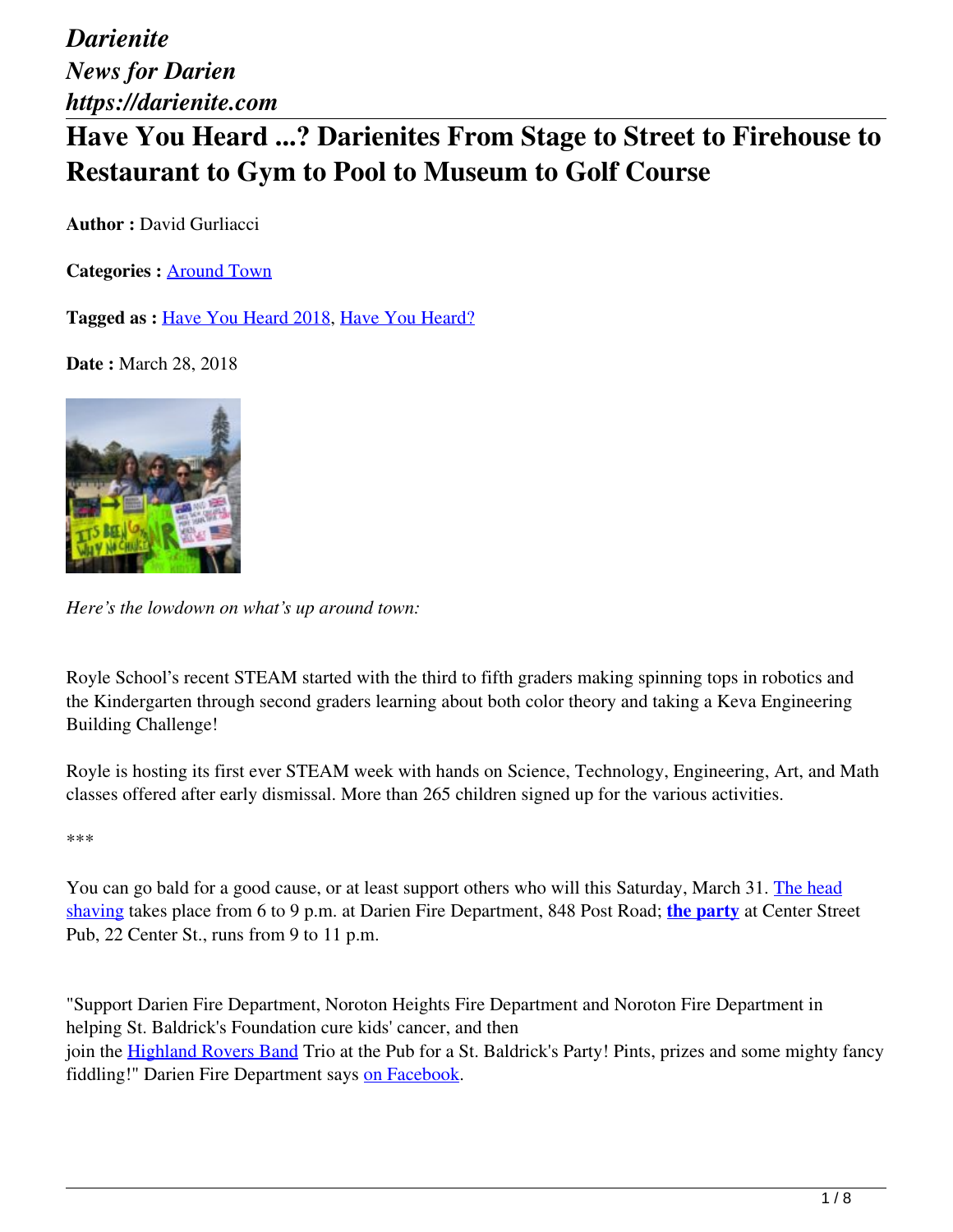\*\*\*

**Laurie Orem** has joined the staff of the Community Fund of Darien as the new director of development, the organization recently announced.

She comes to the Community Fund of Darien with a six year history of service as a volunteer and member of the board of directors. Most recently, she served on the Executive Committee as the vice president of development.

"Laurie's commitment to our mission and long history of service in the Darien community make her a wonderful addition to our team" said Community Fund Executive Director Carrie Bernier.

Laurie has been an active volunteer in town for many years at the public schools, Noroton Presbyterian Church and other nonprofit boards, often in leadership positions.

Prior to raising her children, Laurie was a Management Consultant in Strategic Planning for KPMG Peat Marwick. She has a B.S. in civil engineering from Carnegie Mellon University and an M.B.A. in finance and marketing from Columbia University. Laurie lives in Darien with her husband and three daughters.

\*\*\*

\*\*\*

**Carrie Bernier** of Darien (and executive director of the Community Fund of Darien) took part in the March for Our Lives protest in Washington, D.C. last weekend, along with her two sisters and her daughter, **Sophie Petti**.

Bernier wrote:

"My daughter Sophie said, 'I vote in 2022. Change is coming!'"

Sophie's poster is below [shown in the pictures, which Darienite.com is publishing above]. She took a photo from the Darien Times in 2012 when we marched in Hartford after Sandy Hook and asked why nothing has changed.

\*\*\*

DHS's student-run theatre company *Theatre 308* revived the 80's with this stage adaption of the iconic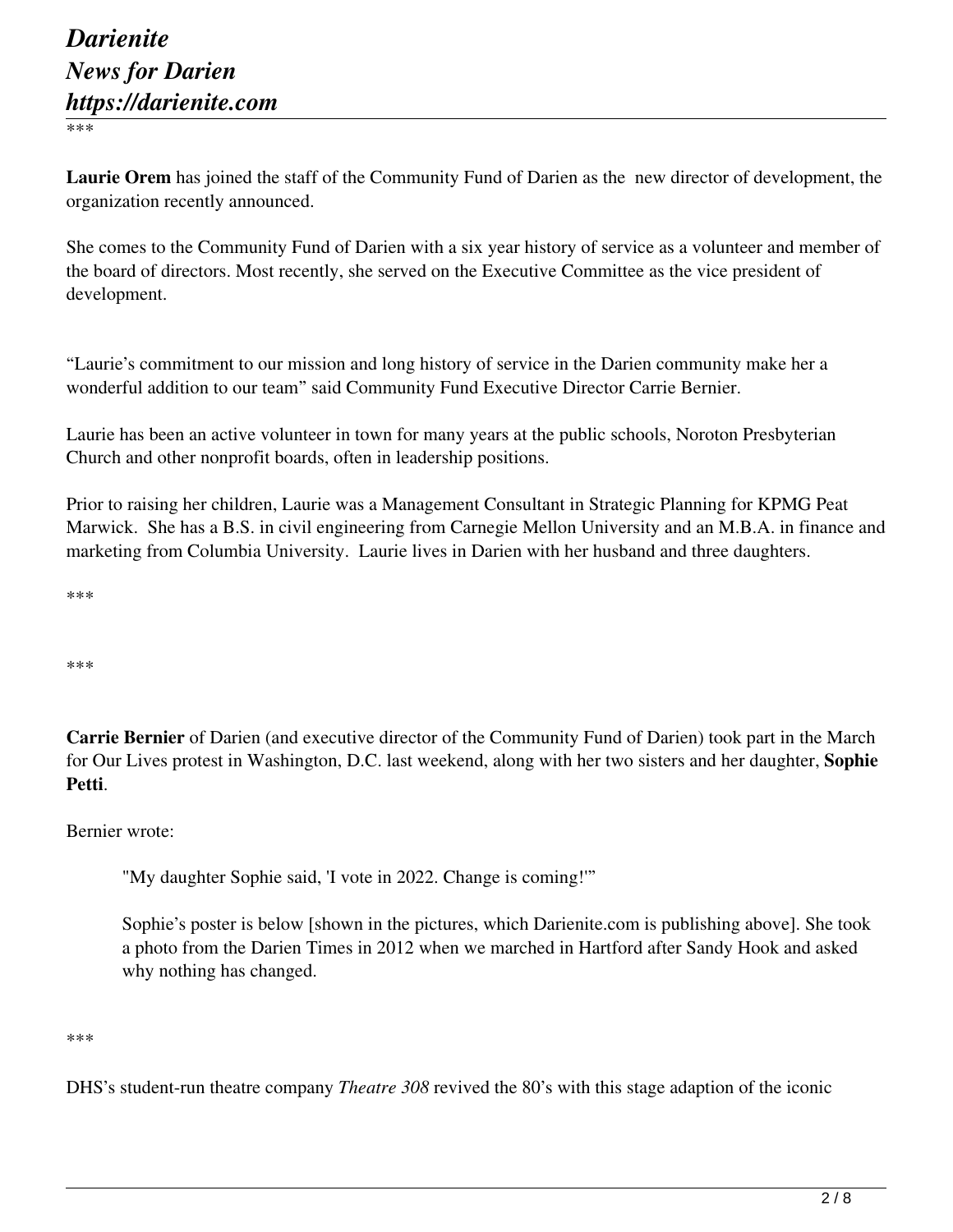## *Darienite News for Darien https://darienite.com*

movie *Footloose*. The performances wrapped up this past weekend.

### Darien High School Theatre 308 Footloose Promo from Harry Amyotte on Vimeo.

To put on the production, there were 65 cast members, a stage crew of over 20 students, and a rock band of students and professionals. All creative elements (i.e. sets, color palette, advertising, etc.) were coordinated by student creative director, **Justin Mossa**, a DHS Junior. Musical direction (choral and pit) was led by **Kim Sadler**, a music teacher at Middlesex Middle School.

*Footloose* is a feel-good musical about the importance of self-expression and individual freedom. Ren McCormack (played by **Nick Servas**) is forced to move from the vibrant city of Chicago to the quiet rural town of Bomont, Oklahoma.

Ren finds himself in a tight knit community where dancing has been outlawed by the Reverend Shaw Moore (played by **Jack Savage**) after a devastating accident. Five years after the ban, some, including the Reverend's daughter, Ariel (played by **Lexi Staubi**), are beginning to feel like they want to break free.

*Other featured students actors were:*

**Isabelle Lariño** - who played Vi Moore

**Elizabeth Kelley** – who played Ethel McCormack

**Sophia Talwalkar** – who played Rusty

**Kailey Anderson** – who played Urleen

**Shannon Flaherty** – who played Wendy Jo

**Grady Allen** – who played Willard Hewitt

**Sage Gillespie** – who played Chuck Cranston

"I've done a lot of theater in Darien over the last decade, but this show had an energy like no other," said Director **Tim Sorensen**, a teacher at Middlesex Middle School. "These kids were truly outstanding."

\*\*\*

Here's a link to **the Y's pool schedule** for the weekend.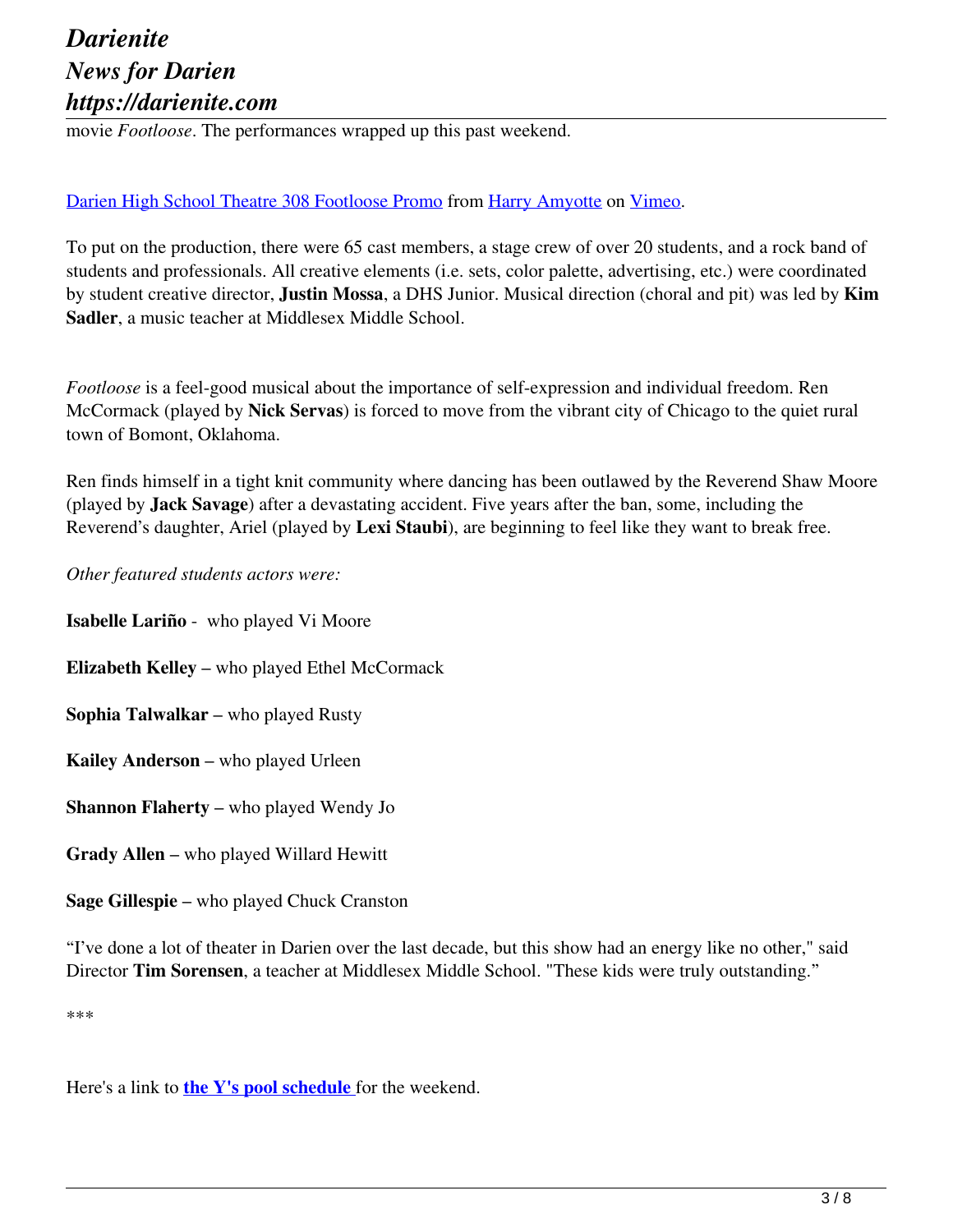\*\*\*

We mentioned the new mobile pantry and service office in the last edition of "Have You Heard ...?" — here's a bit more information: The "P2P on Wheels" is also meant to increase "our collaboration with partner agencies in Stamford," the Darien-based organization said in an announcement on Tuesday.

"'P2P On Wheels' is staffed by a P2P caseworker for client appointments and features a selection of grocery items including fresh fruits & vegetables, dairy items, grains, meat & poultry and shelf-stable goods."

\*\*\*

The Darien Y's marketing department is looking for a college intern for this summer. The college student (rising sophomore or older) needs to be a Y supporter with good writing and computer skills who is interested in learning a lot about marketing, PR, and non-profit fundraising. Interns will be assigned specific projects that are designed to build their resume.

The internship starts in late May and runs until mid-August. We require 15 hours a week, distributed across multiple weekdays. The internship is unpaid, but the student will gain valuable experience, will have fun learning about marketing, and will enjoy a free summer membership at the Y!

# *Interested candidates can send their resume to:*

Amy Kiser at akiser@darien-ymca.org

\*\*\*

From Monday through Friday next week, April 2 to 6, Roost, the new eatery at 1950 Post Road in downtown Noroton, will be hosting a food drive in support of the Food Bank of Lower Fairfield County. The restaurant owners intend to make it the first of an annual event.

You can bring in non-perishable food donations (see the suggested list below) throughout the week. Along with the food drive, on Saturday, April 7, the store will donate 10 percent of daily sales to the food bank.

Owners **Mike and Krista Pietrafeso** say feeding local families is a mission they hold near and dear to their hearts, and they like seeing the local community come together to make a difference by feeding local families in need.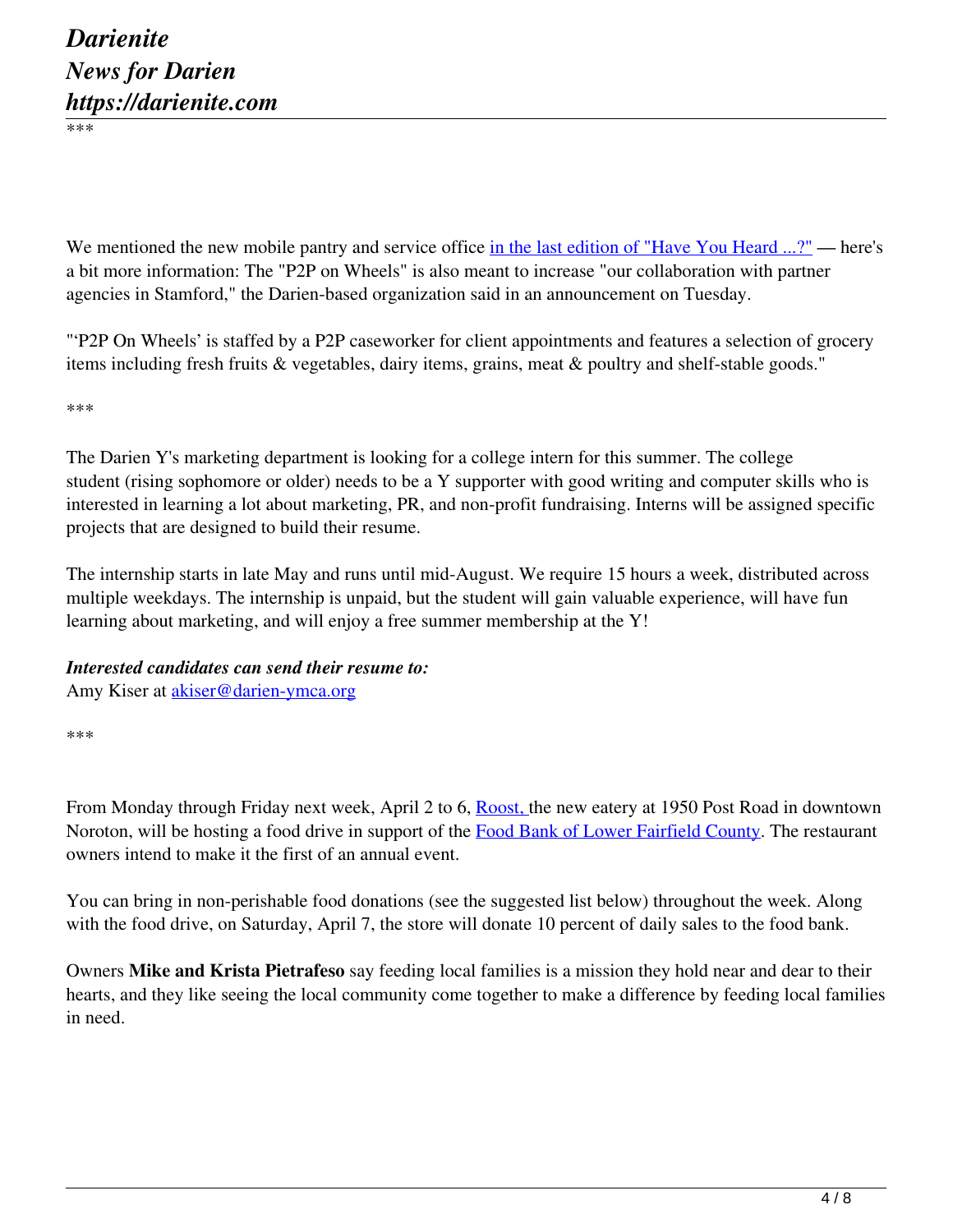\*\*\*

Stepping Stones Museum for Children has space available for your parties or other events, and you can check the place's space out at their "Venue Rental Open House" from 6 to 8 p.m., Thursday, March 29. Chocolate and champagne will be served.

"We know about inspiration. We know how to dazzle the senses. And with just a little bit of #SteppingStones magic, our talented team knows just how to take your vision and make it a reality!" a post on the museum's Facebook time line said.

"Come by and meet our talented Events and Audio-Visual Team, tour our event spaces and learn all the possibilities our whimsical venue has to offer! For more information or a private tour, contact: Lauren at 203 899 0606, ext. 208 or lauren@steppingstonesmuseum.org!

\*\*\*

The Bruce Museum in Greenwich is seeking artwork from talented regional high school students for its "iCreate 2018" exhibition. **The deadline is Sunday, May 6**, 2018. Select pieces will be showcased in the 8th annual iCreate exhibition in the Museum's Bantle Lecture Gallery.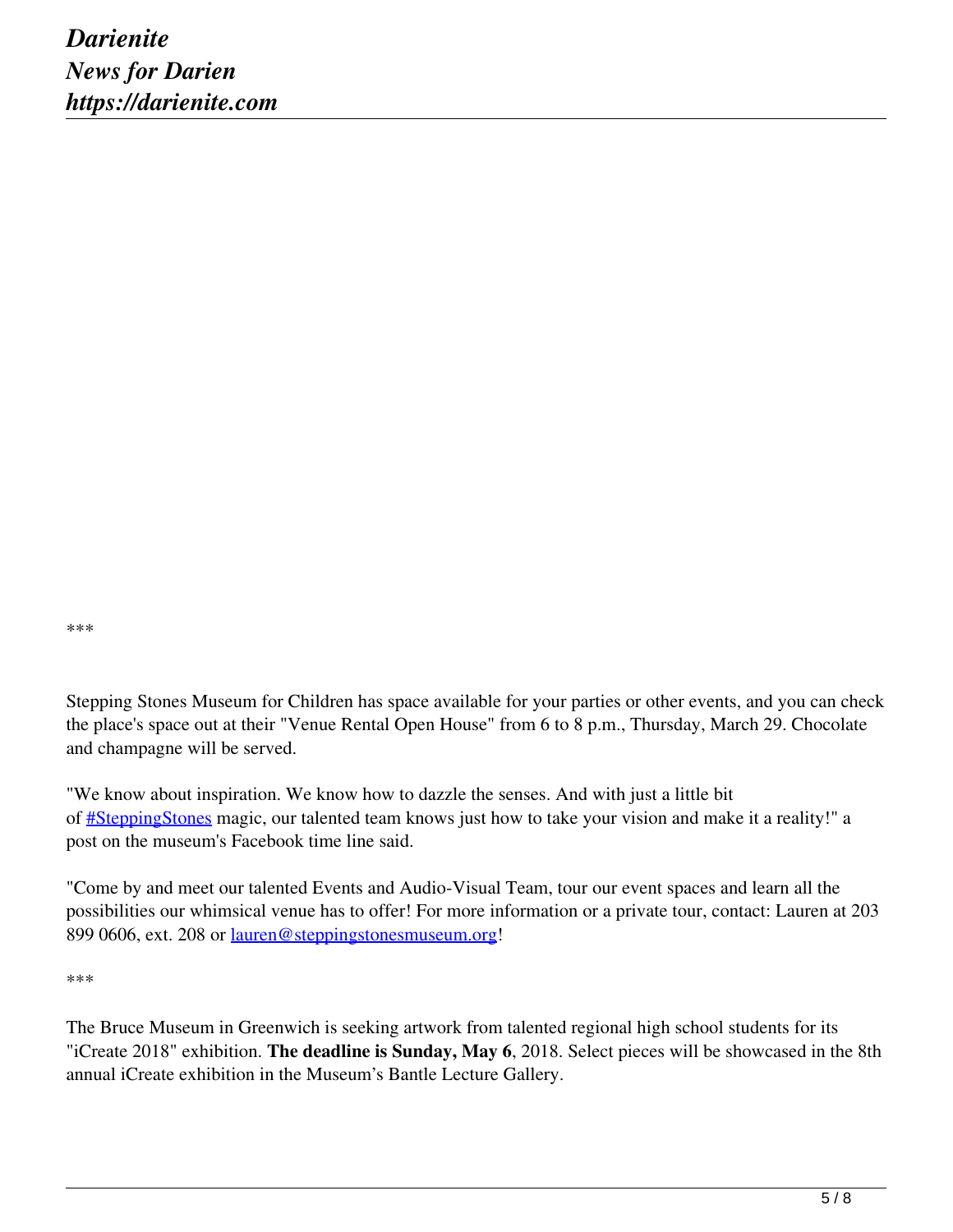The exhibition, opening June 9, will have about 40 works of art chosen from hundreds of expected submissions. The chosen works will be on display through August 12. Local students in Grades 9 through 12 are urged not to miss the opportunity to participate in this highly regarded annual exhibition.

Any high school student from the region may submit up to three entries digitally to MLendenmann@brucemuseum.org by Sunday, May 6, 2018.

**The top five honorees will be awarded cash prizes from \$500 to \$100; the winner of the people's choice award will receive \$250.**

\*\*\*

The Piranha Spring Stroke Clinic is a tryout for the **Piranhas, the Darien Y's Competitive Swim program**, and House Swimming, the YMCA's "bridge" from lessons to team.

This clinic, which takes place from 4 to 4:45 p.m., this coming Monday through Thursday, April 2 to 5, is offered to swimmers 7 to 13 years of age (swimmers who are 6 and aging up to 7 before the end of the year can participate).

The Clinic is taught by the Piranha coaching staff with the goal of teaching new drills, improving technique and stroke mechanics while evaluating the swimmers for promotion to the Team and/or House. Please note space is limited in both.

Fees: Members \$105, Non-members \$165

#### **Click** here **for additional details.**

\*\*\*

*An announcement from Darien Parks and Recreation Department:*

Darien Parks and Recreation hosted the second annual **Daddy Daughter Dance** on Friday evening at the Town Hall Castle (gym). The majestic evening was filled with stunning dresses, well-dressed Dads and ALL KINDS of dance moves!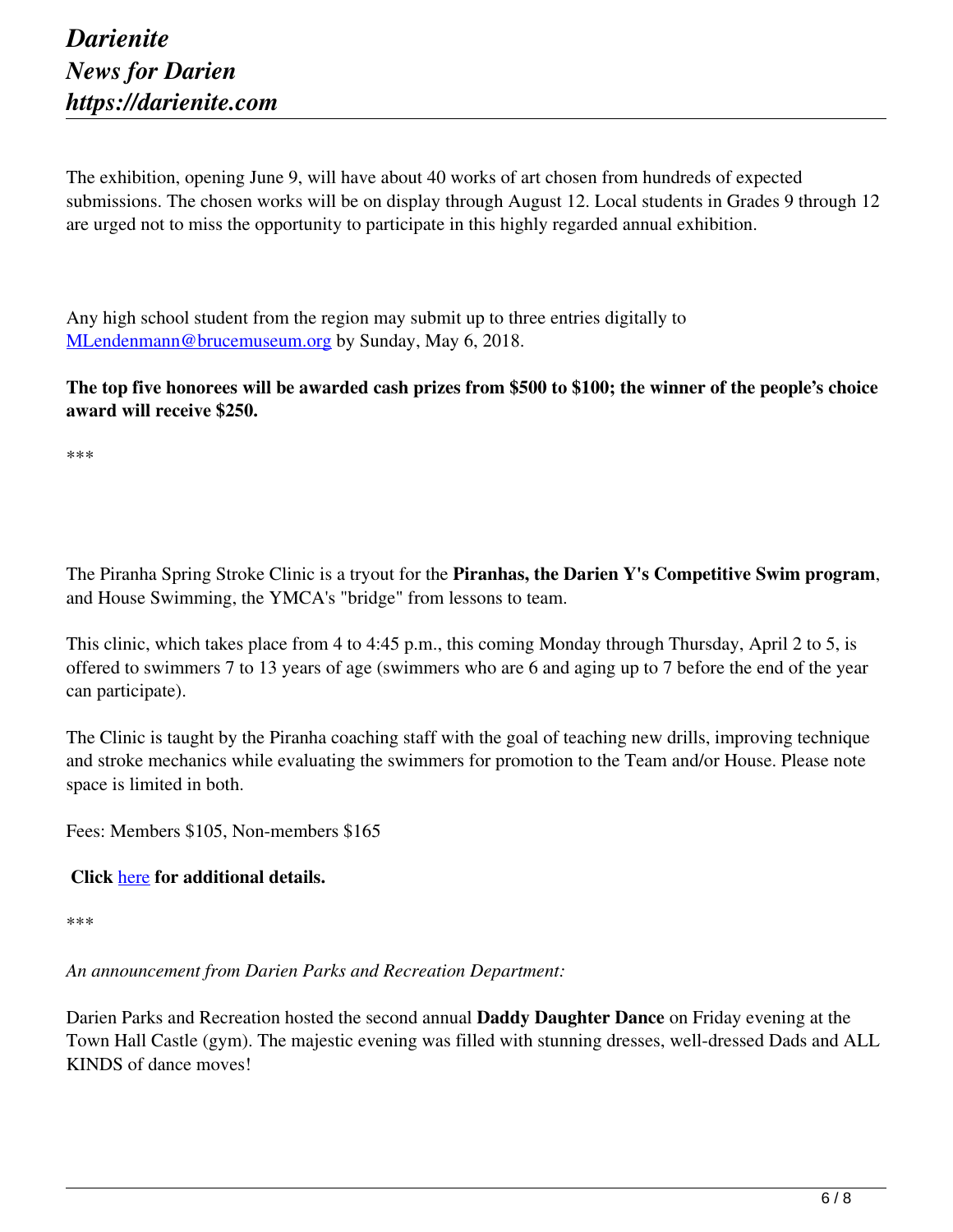### *Darienite News for Darien https://darienite.com*

Whether deciding to head straight for the dance floor, or be silly in the photo booth, or even indulge in the "castle cravings" spread, there were plenty of opportunities to make magical memories to last a lifetime.

Parks and Recreation would like to thank all the Daddys and Daughters who joined us for such a special evening.

\*\*\*

The Darien Y is planning for their third annual **golf scramble fundraiser** to benefit the Darien YMCA special needs programs. The golf scramble will be held on June 6, 2018, at the Griffith E. Harris Golf Club in Greenwich.

The Darien Y is the largest provider of special needs programs in our community with annual participation rates of over 600 individuals.

These programs include enrichment activities such as cooking and art, fitness programs including yoga and martial arts, clubs for girls, teens and young adults, as well as aquatics programs.

Last year, the Darien Y provided \$400,000 in funding for special needs programs, most which came from donations and fundraising. All proceeds from the Darien Y Golf Scramble will go towards Darien YMCA programs for children with special needs.

This annual event was founded by **Pio Bruzzese**, whose son, **Vincent**, was diagnosed with autism. For the past eight years, Vincent has participated in many special needs programs at the Darien Y, where he has had the opportunity to interact with children of different abilities.

Pio told the Darien YMCA about his reason for creating the event, "It is through this fundraiser that we hope to build on this wonderful foundation that has been created at the Darien YMCA to provide a setting where children with all different abilities can be respected for who they are and feel part of their community and wider society."

The golf scramble event involves breakfast, an 18-hole golf tournament, and a luncheon. Sponsorships are available at the \$150, \$1,000, \$2,000 and \$5,000 level. Details about sponsorships and the event are on the Darien YMCA website.

For more information about the event, sponsoring, or to register, please contact Pio Bruzzese at (646) 660-5082 or at pbruzzese@nemotile.com

\*\*\*